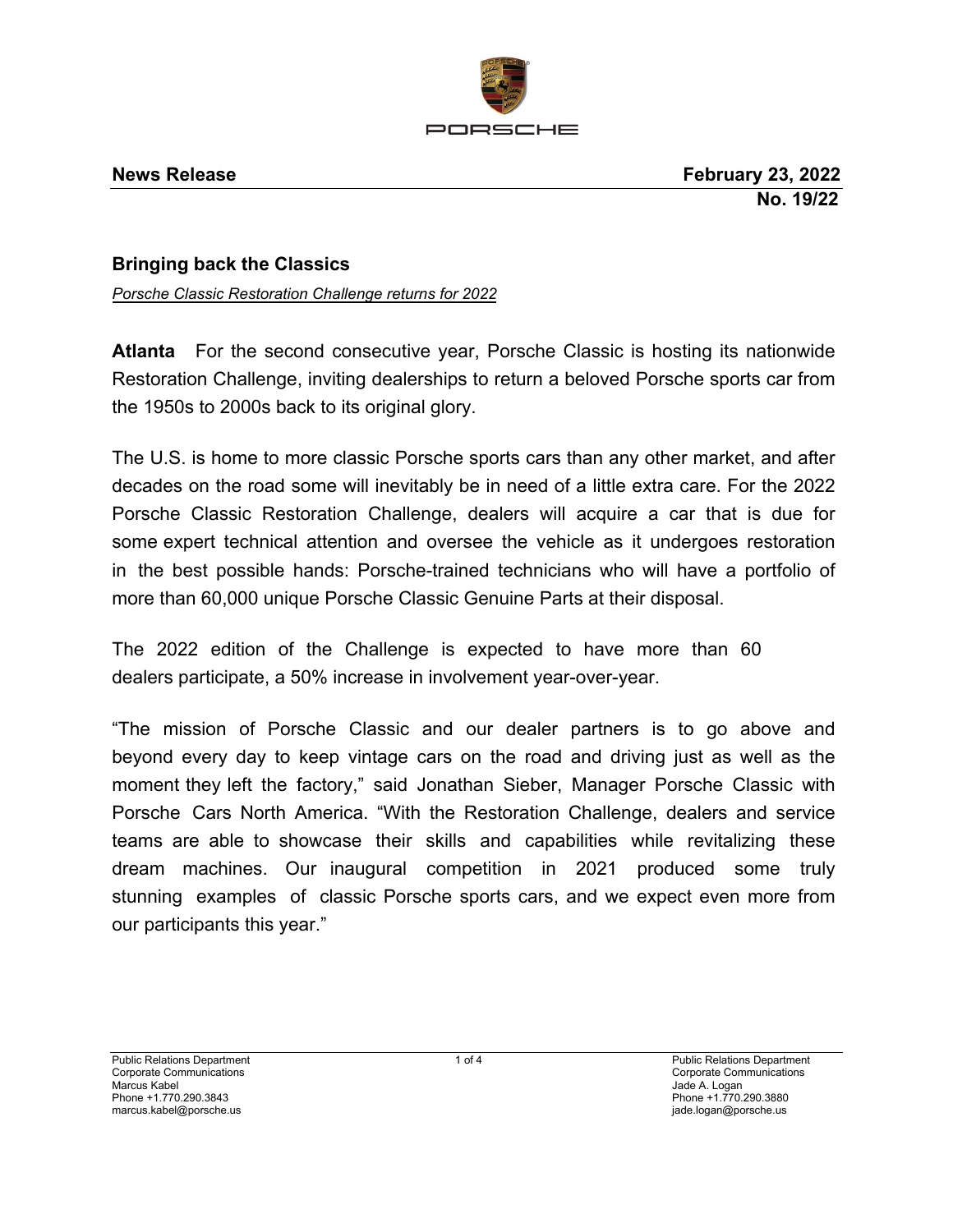

Porsche 356 and 914 models, five generations of the 911, transaxle models like the 944 and 928, as well as modern classics such as the first-generation Boxster and Cayenne are eligible for the Challenge, which will run through July. All entries will be judged at one of three central events, where one finalist will be picked to represent their respective areas of the country: East, South-Central and West. Those three area winners will then move on to the final where the overall winner will be announced in September.

All along, a panel of experts from Porsche Cars North America, Inc. (PCNA) will be judging the progress based on criteria that include not only Restoration - such as engine, suspension and interior – but also Marketing and Documentation like the Classic Technical Certificate, which includes original vehicle production information.

Authenticity, craftsmanship and, most importantly, a smooth-running engine will decide which car takes home the top honors of the 2022 Porsche Classic Restoration Challenge.

# **2021 Porsche Classic Restoration Challenge**

The 2021 Porsche Classic Restoration Challenge saw close to 40 dealerships from around the country take part.

After months of diligent work, documentation and check-ins, the 1989 Porsche 911 Targa G-Model restored by Porsche Ontario won top honors over a 1990 Porsche 911 Carrera 4 Targa Type 964 from Porsche Dallas and 1990 Porsche 911 Carrera 4 Type 964 from Porsche Warrington. The overall winner was crowned in Victory Circle at the Indianapolis Motor Speedway during Sportscar Together Fest.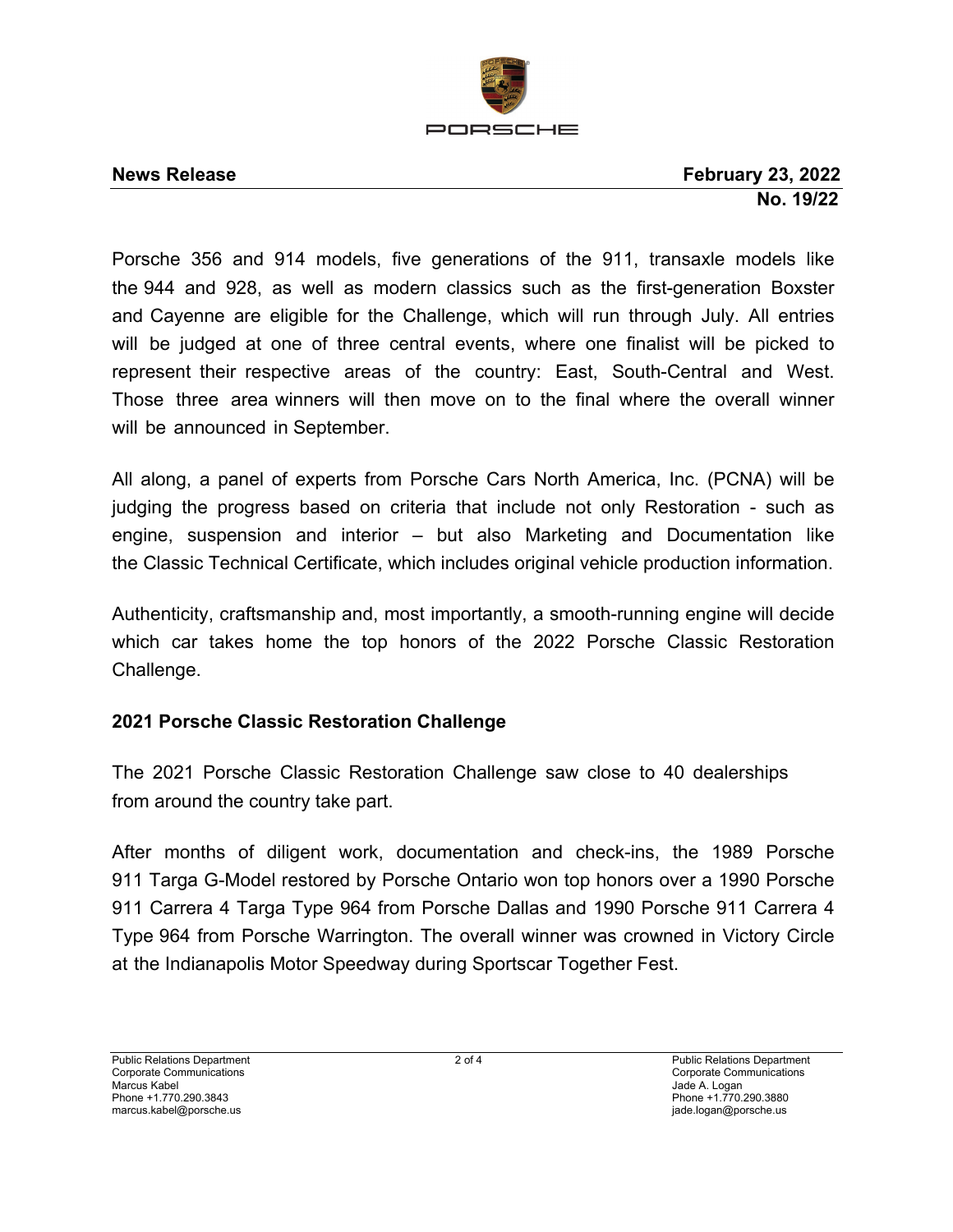

**News Release February 23, 2022 No. 19/22** 

The bold red "Carrera" lettering down the side of the 1989 Porsche 911 Targa G-Model tips a hat to the work the Porsche Ontario team did under the hood of its Area West winner. With an engine-out restoration underway, the team decided to upgrade the performance and aesthetics of its 117,000 mile sports car into an RS-inspired ride. The results are stunning.

"If you told me I would be re-building a 3.2 Carrera engine as part of a Porsche Classic competition I would have told you that you were crazy," said Manni Viana, Porsche Ontario Service Manager. "This project was a culmination of all the love and passion for the brand that I've had since childhood. I have been with Porsche for over 30 years as a Technician in Motorsport while doing retail and now as a Service Manager at the newest Dealership in Los Angeles. It wouldn't have been possible without the support of my owner Steve Kienle, my GM Mark Marchant, my Foreman Matt Esber and my whole team at Porsche of Ontario. Being able to put my skills to the test and be competing among the best Porsche restorations in the country is one of the best achievements I've had in my career and I have never been prouder."

Porsche Ontario will be entering a 1993 Porsche 911 RS America Type 964 in the 2022 Porsche Classic Restoration Challenge.

## **Info**

To ride along for the transformation of these amazing cars, enthusiasts can watch this space on Porsche Newsroom and follow #porscherestorationchallenge22 on social media.

*Further information and photo material in the Porsche Newsroom: newsroom.porsche.com*